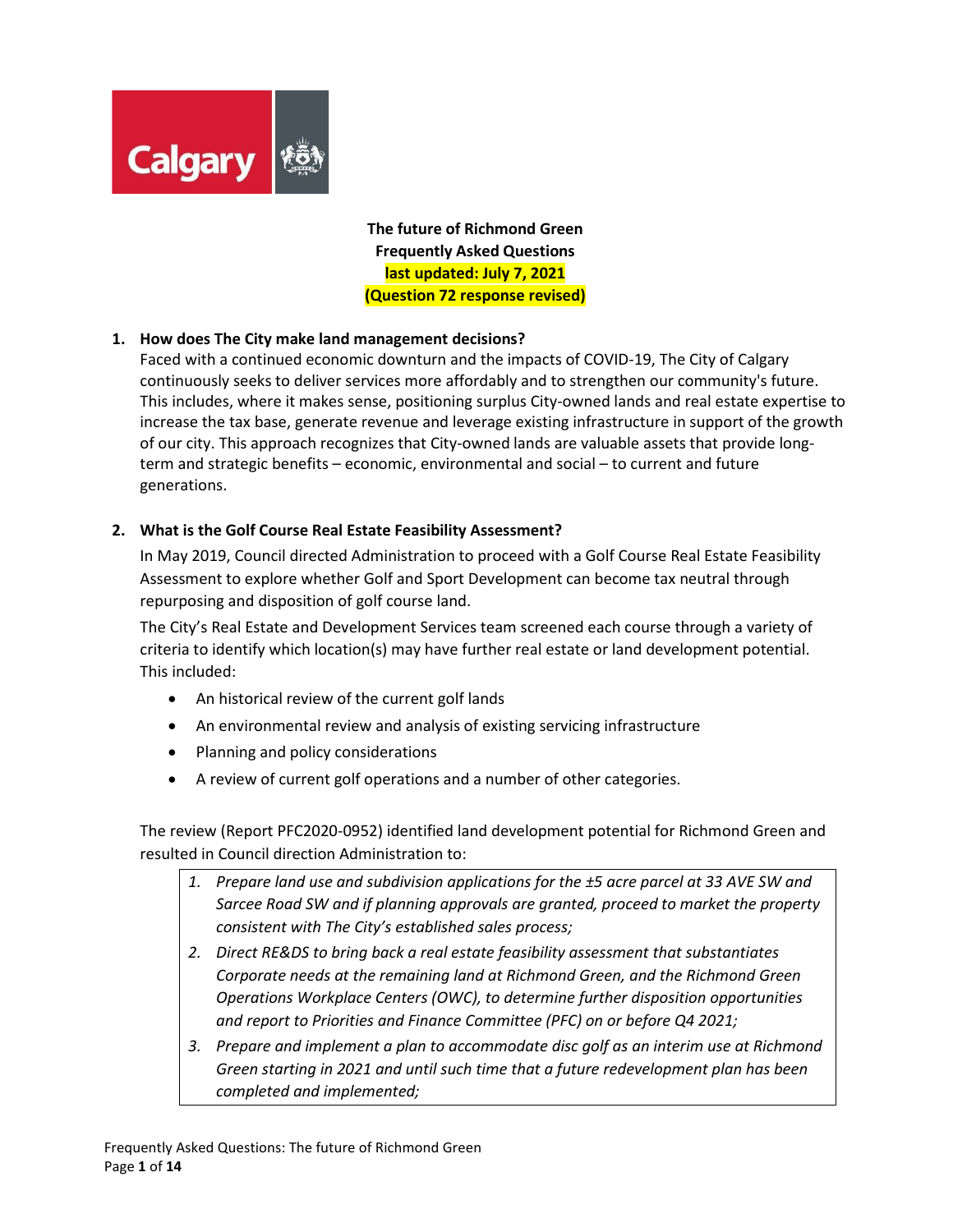# **3. Why develop the ±5 acre parcel at 33 AVE SW and Sarcee Road SW?**

With the closure of the golf course, the community is gaining access to space that was otherwise dedicated to one sport and required payment to access (6 months of the year). With this land opening up, in conjunction with the impending closure of the on-site City Depot, there are opportunities to review all the land at Richmond Green holistically. The 5-acre parcel allows the City to leverage potential proceeds from the sale of the land and existing infrastructure to increase the residential tax base and enhance the Richmond Green Park. These outcomes support our municipal development goals, specifically with regard to ensuring a well-run City.

# **4. Will lost amenities be replaced?**

How the remaining 46 acres at Richmond Green will be used remains to be seen. An internal process within the City is occurring to validate and review existing uses. We call this process a "Needs Assessment" and the criteria we are considering includes:

- How to accommodate Little League Baseball
- How to re-purpose the existing buildings on site
- What existing uses must remain and what future uses can be added
- How to accommodate recreational spaces given the existing water infrastructure at Richmond Green

The findings of the needs assessment will be presented to Council for subsequent follow up work to be actioned.

## **5. How do I voice my opinion for this project?** *(updates in bold)*

Engagement is being conducted separately for the 5-acre land use amendment application. The City, in conjunction with its planning consultant, will be hosting **held** a virtual open house **on May 4** to obtain comments on the application that will be compiled into a 'What We Heard' report for Calgary Planning Commission and Council's consideration. **Dates, times and how to participate will be provided in the coming weeks.** You are also invited to attend the **July 26** Public Hearing at City Council for this application and can sign up to speak virtually. Stay tuned to the website for these important dates.

# **6. What is the scope of 'the future of Richmond Green' project?**

- *a. 5-acre subdivision and land use amendment application* The portion identified for redevelopment is the ±5 acres in the northwest corner (i.e., the two small baseball diamonds).
- *b. 46-acre real estate feasibility assessment* The remainder of the land (including the City operations depot approaching its lifecycle) will be assessed to substantiate Corporate need to determine future free and compatible public uses and further land development opportunities, if any.
- c. New bus rapid transit road (BRT) In 2015 Council approved a new road between Currie Barracks and 33 AVE SW, through Richmond Green Park, as part of the Currie Barracks development. The City is in the early process of determining how this road will be aligned, and what portions of land will be affected.
- d. Council directed that frisbee golf become an interim use starting 2021 at the former golf course. The City is working to implement this use, as well as ensuring that other free and compatible public uses are implemented; and
- e. There is critical water infrastructure at Richmond Green and it needs to be maintained and protected. The City is working to determine if the water infrastructure needs to be expanded, where would it go, and what uses could co-locate with the water infrastructure.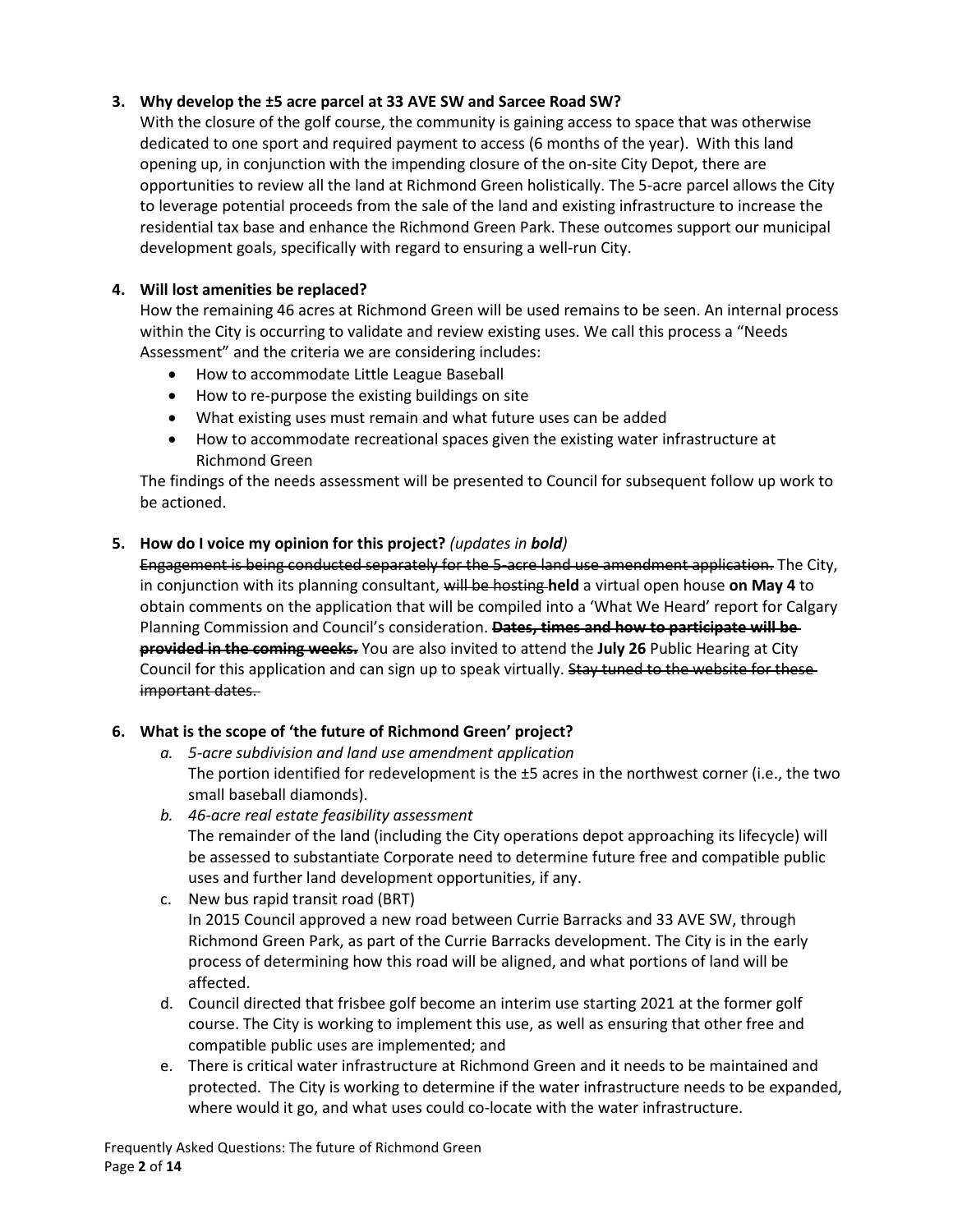### **7. Why did The City close the Richmond Green golf course?**

The decision to close Richmond Green golf course at the end of the 2019 golf season was based on a number of factors, including:

- The course had the lowest attendance and revenue of all City courses and the number of rounds played at Richmond had continued to decline.
- The infrastructure limitations limited the possibility of expanding golf service offerings
- Other viable golf facilities existed in the immediate area

### **8. Is The City looking to redevelop all of its Parks?**

No. The City understands the importance of both passive and active open space. Opportunities such as Richmond Green are rare.

### **9. What is the primary municipal need for the Richmond Green lands?**

The primary need for the former golf course lands and City depot site is to preserve lands for future critical water infrastructure and reservoir expansion at Richmond Green.

**10. For which portion of the Richmond Green Park has Council directed Administration to prepare a land use and subdivision application?**

The subject land for the land use and subdivision application is the northwest corner of the site located at Sarcee Rd and 34 Ave SW. The real estate feasibility assessment identified this land to have redevelopment potential. The land is between 5 and 6-acres in size.

### **11. How is Richmond Green classified for open space policy purposes?**

Richmond Green is classified as a regional park. Regional parks are not included in community open space stats, because they serve a different function than smaller, community sized open spaces. They are planned and funded differently. There is typically more unique and larger amenities at the regional spaces and thus they pull from a larger catchment area than local open spaces.

#### **12. What amount of open space dedication will there be at Richmond Green**

It is too soon to say what amount of open space dedication will be at Richmond Green. This is being considered as part of the Needs Assessment.

#### **13. What is a Needs Assessment?**

The Needs Assessment documents and reviews all of the existing uses and amenities across Richmond Green. It is used to understand who stewards what land, who needs land in the future and what are the opportunities / constraints on the land.

#### **14. How will pathways be impacted?**

The pathways in Richmond Green are well utilized. Any development will consider replacing and reconnecting to the network.

#### **15. How will the toboggan hill be impacted?**

The tobogganing hill will be preserved until such time that Water Resources needs the land for future water infrastructure expansion.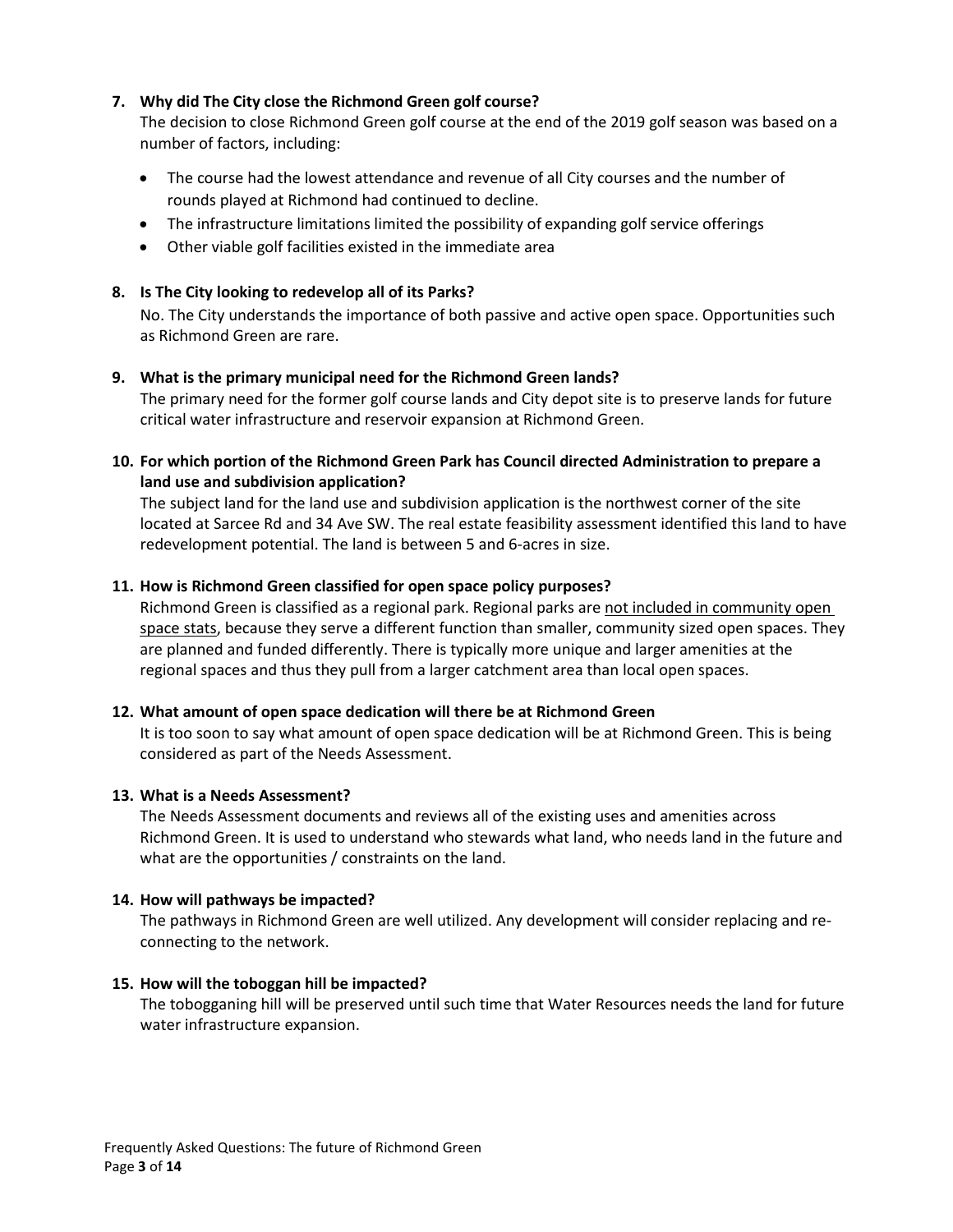### **16. Will the two smaller ball diamonds be replaced?**

The baseball diamonds are well used and thus this project is maintaining the large baseball diamond (until such time that Water Resources needs the land). Real Estate is working with the Calgary West Little League and Parks/Recreation to explore no net loss of baseball usage. See also question 18 below.

### **17. What is the Operations Workplace Centre (OWC) and what are the plans for it?**

The City owns and operates a ~10 ac Roads and Parks depot at Richmond Green. The City calls this an "Operations Workplace Centre" (OWC), and uses it to store materials, vehicles, and coordinate snow events. The OWC is closing in the next 1-2 years as The City has opened a new depot off Sarcee Trail SW. The OWC is not considered open space. Its land use designation is Special Purpose – Recreation (S-R), which allows for many uses that are not recreationally focused (i.e. – a Depot).

### **18. Will the OWC become residential development?**

In 2014, Council approved the Currie Barracks Outline Plan (LOC2014-0109). The applicant depicted residential development at the adjacent OWC. City Administration, however, is re-thinking the OWC as residential, as there is critical water infrastructure under the former golf course that needs to expand to the OWC. Administration is exploring temporary open space across the OWC lands, until the reservoirs expand, and then permanent open space would be provided similar to how the golf course lands look / feel. This scenario requires Council approval (which has not occurred yet) and is part of our current work. If the OWC site is repurposed to open space, then it would offset the loss of open space where the two baseball diamonds are proposed for development;

### **19. How will this project support the objectives of the Municipal Development Plan (MDP)?**

This project supports the MDP by adding density to an established area immediately adjacent to transit and open space, AND to significantly enhance the open space.

As the land use Development Authority, The City has an obligation to provide essential infrastructure, including core services, such as water, wastewater, stormwater, roads and fire and police services. The City is also responsible to its current and future citizens for ensuring the provision of complete community infrastructure including transit, libraries, parks and recreation facilities. In so doing, it acknowledges that the provision of infrastructure and the associated operating and maintenance costs require substantial ongoing investment.

The MDP states that land use, development and transportation planning should seek to conserve, protect and enhance natural asset features, parks and open spaces. However it also seeks to encourage the concentration of residential density in areas adjacent to open space, parks, wetlands and sports fields, especially where the area is served by transit, services and other community amenities. And it also calls for increased density in the established areas of Calgary, leveraging existing utility capacity to ensure more sustainable development in our City.

## **20. What is the applicable Local Area Plan for Richmond Green Park?**

Richmond Green Park is within Local Area Plan #9, which does not have a name yet and has not begun. It is not within the Westbrook Local Area Plan.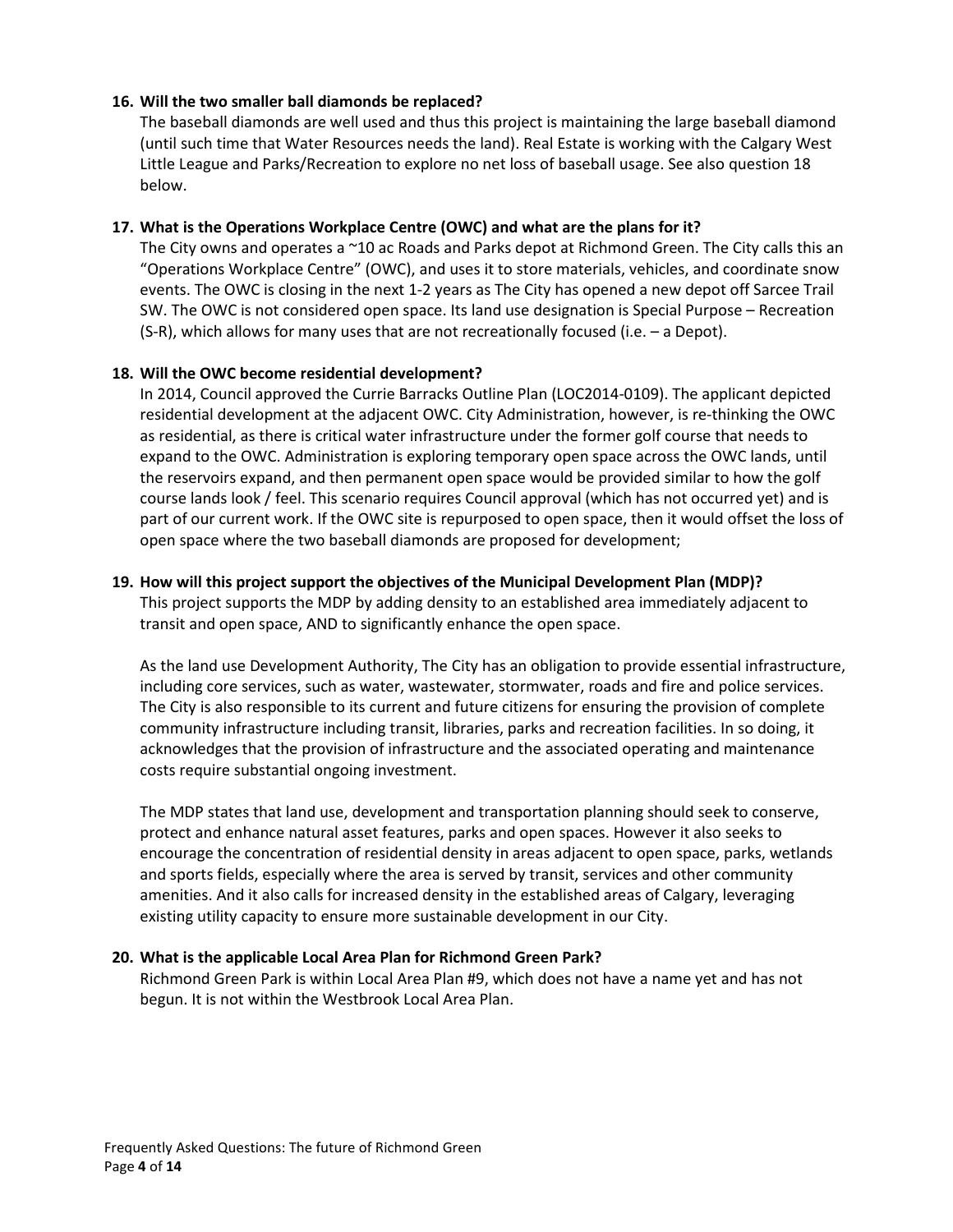## **21. How does the CFB West Master Plan and Currie Outline Plan (LOC2014-0109) impact these streams of work?**

The CFB West Master plan is a non-statutory document and the Currie Outline Plan will have been reviewed by Planning in concert with the Master Plan. The Currie outline plan shows 10 per cent of its land as Municipal Reserve. It also shadow planned residential development at the city depot and includes a new road between Currie Barracks and 33 AVE SW cutting through Richmond Green Park. The upcoming subdivision and land use application on the 5-acre parcel will also be reviewed against the CFB West Master Plan. Community Planning will do its normal policy review upon submission of the application as the appropriate authority to discuss the relevance of the non-statutory master plan and how amendments to this policy are undertaken. The Richmond Green lands are designated as Special Purpose – Recreation (S-R). The S-R district has many uses that are not park nor recreation focused, (including a municipal depot), which is why the City does not include the depot lands (~10ac) as part of the open space available currently at Richmond Green.

## **22. How are current and future park users from the surrounding communities being engaged?** *(updates in bold)*

The first opportunity will be a **was the May 4** virtual open house during which the proposed land use and subdivision application for the 5 to 6-acre parcel will be **was** presented for comments. The project team will later solicit input on the **also presented the** Needs Assessment portion of the project to hear from stakeholders on how they would like to see the golf course, depot and surrounding lands to be used. **This was followed by a survey on calgary.ca/richmond to gather the input. Additional engagement will take place in relation to park master planning work.**

### **23. How are nearby organizations and Community Association representatives being engaged?**

In an effort to provide factual information about the project, The City began engagement with organizations and Community Associations in January 2021. To date we have met with the Rutland Community Association, Carewest, the Lutheran Manor, Richmond/Knob Hill Community Association, Killarney Community Association and a representative from the Calgary West Little League.

## **24. Was there an online survey in early February?**

After meeting with The City, one of the community associations in the vicinity launched a 3-day online survey to seek resident views. The survey was not prepared by The City or in accordance with City Engage standards.

#### **25. Will The City stop its investigations into disposing of land at Richmond Green Park?**

We understand there is concern about the potential loss of the 5-acre site to possible development. Administration will complete its work as directed by Council and strive to provide factual information regarding the application that is underway. We also see this project as being about what the community stands to gain, not lose, in open space and recreational opportunities. Our intention is to balance the need for smart growth with the need for park space. We come to this with an open mind, and will do our utmost to address, mitigate and incorporate comments into the planning for Richmond Green.

## **26. How can Calgarians stay informed about this project?**

The project has been promoted on social media and on BOLD signs in the community to help get the word out. Calgarians are invited to visit calgary.ca/RichmondGreen for information on engagement opportunities, and to sign-up for the project update e-newsletter.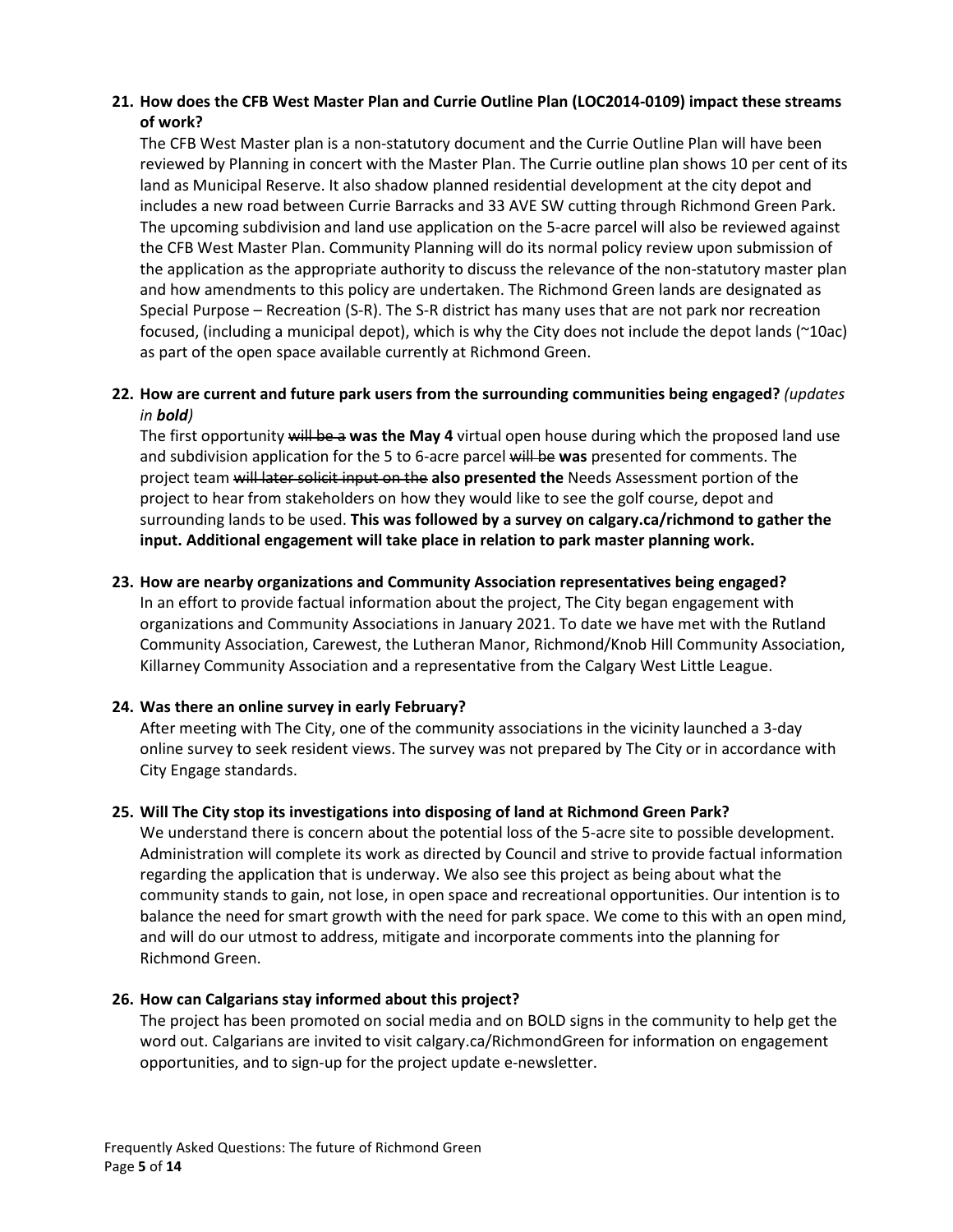### **27. What is The City's response to th[e Change.org](https://www.change.org/p/calgary-city-council-defend-calgary-parks) petition Defend Calgary Parks?**

*Petition:* The City of Calgary was looking to save money through the potential sale of City golf courses. Richmond Green Golf Course was closed as a result. It was quickly determined that the golf course could not be sold because of the City water reservoirs below the golf course. **The City has now set its sights on the rest of Richmond Green Park**, and is already working on a proposal to sell off the upper baseball diamonds. The rest of the park is also being examined in hopes that more land can be sold for development.

*Response:* The City has always been very much aware of the critical water infrastructure below the former golf course. In fact, the primary reason for The City holding these lands is because of this infrastructure. The reason the Richmond Green Golf Course was closed is explained in the golf course closure [FAQ.](https://www.calgary.ca/content/dam/www/csps/recreation/documents/golf-courses/richmond-green-golf-course-closure.pdf)

*Petition:* The entire Richmond Green Park is "protected" by the revised CFB West Master Plan, and is intended to be green space for the second downtown which is being built in Currie Barracks. The projected population for Currie is 12000 residents, and this green space is being sold before the residents even arrive. Regional pathways in Currie have been designed to connect to this space, and it forms part of the Stormwater Management Plan for the entire area. It is extremely important to note that Richmond Green Park is not just a local park. **It is one of the original MAJOR parks in Calgary, along with Nose Hill Park, Confederation Park, Edworthy Park, Bowness Park, Fish Creek Park and Stanley Park. Selling any of Richmond Green Park sets a dangerous precedent for all park space in Calgary!**

*Response:* The CFB West Master Plan (LOC2014-0109) was first adopted May 12, 2015. The revision (LO2020-0012) was adopted October 5, 2020. Master plans can be revised in response to changing circumstances. In both versions, mixed use was not contemplated for the north west portion of the space (i.e., the two small ball diamonds), however this is inaccurately characterized as 'protection' from future revisions. The potential for future revision is why the Development Authority has a land use amendment process. The Council direction to pursue a land use amendment would support increased density adjacent to existing infrastructure, which is a more sustainable form of development, and also supports the future bus rapid transit planned for the area.

#### *Petition:* Defend Calgary Parks! Tell City Council to Save Richmond Green Park!

**Mayor Nenshi and City of Calgary Councillors-- The recent pandemic has shown us that we need more green space in Calgary, not less. Your 2020 Year End Climate Review recognizes Calgary's natural infrastructure as key assets to manage for resilience and climate adaptation. The 2020 Municipal Development Plan has a Natural Infrastructure Policy to prioritize ecological protection for natural areas, open spaces and parks. Our parks are our heritage and need to be preserved for future generations.** Selling any of Richmond Green Park sets a dangerous precedent for all of our Major parks! Save Richmond Green Park! Say NO to the sale or development of the site.

*Response:* The Municipal Development Plan (MDP) states that land use, development and transportation planning should seek to conserve, protect and enhance natural asset features, parks and open spaces. However, it also seeks to encourage the concentration of residential density in areas adjacent to open space, parks, wetlands and sports fields, especially where the area is served by transit, services and other community amenities. The MDP also calls for increased density in the established areas of Calgary, leveraging existing utility capacity to ensure more sustainable development in our City. The opportunity/challenge is to find the right balance. Given that some current uses at Richmond Green are no longer required (i.e. golf course, City depot) there are opportunities to introduce housing along with increasing the amount of open space.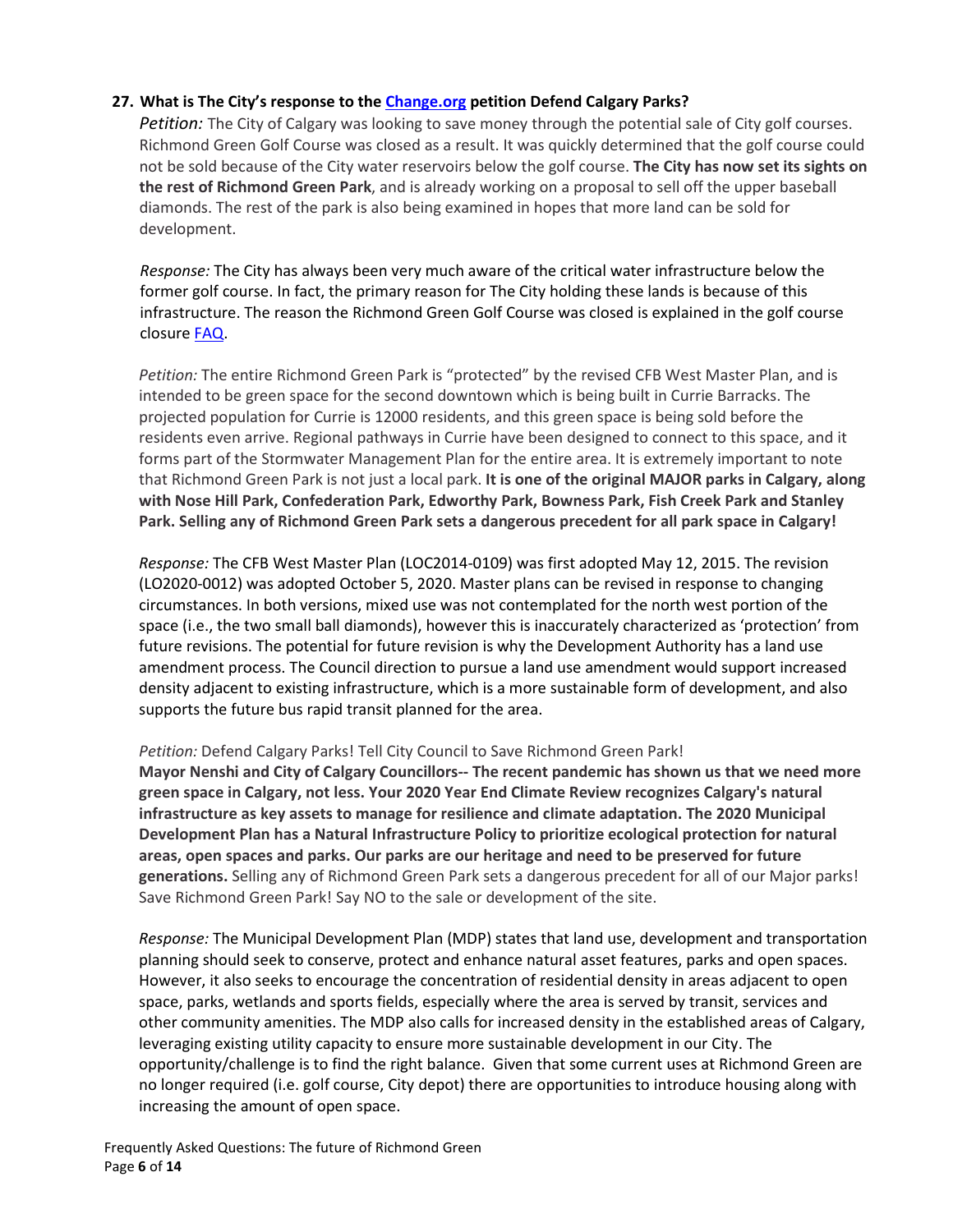### **28. What development is being proposed at the 5-acre site?**

A land-use amendment (LOC2021-0043) has been submitted to re-zone 5.45 acres to MU-1. This change is anticipated to allow for approximately 284 new residential units. The portion of the site adjacent to Sarcee Road will be limited in height to 4-stories and the portion along  $33^{\text{rd}}$  Avenue and adjacent to the large ball diamond will allow up to 6-stories in height. At this time, townhomes are contemplated for the west half of the site, with 4-6 story multi-family buildings on the eastern half of the site.

- **29. Will this meeting have any effect on the future of Richmond green? Sounds like decision has already been made.** It is anticipated that Council will make the final decision on the proposed land use amendment in July this year. The land use application is anticipated to be at the July 26 Council meeting for Public Hearing. If the land use amendment application is approved, further engagement with the community will occur on the new Richmond Green master plan. Further engagement would also occur through the development permit application that would be submitted by the future developer.
- **30. Will representatives from the community be invited to speak?** Representatives from the community were engaged on the following dates:
	- Rutland Park Community Association, January 26, February 17 and April 29;
	- Richmond/Knob Hill Community Association, February 8, 19 and April 30;
	- Killarney-Glengarry Community Association, February 17 and April 30;

The purpose of the engagement session was for The City to present the proposal directly to the public. One-on-one meetings with community representatives took place separately.

- **31. Should The City wait until nearby developments are further along to give future residents a chance to have a say?** Future residents will be able to make a choice on which communities to live in based on a variety of factors including the amenities provided in a particular community and thus The City does not wait for developments to be completed.
- **32. What efforts were made to engage seniors?** External stakeholders consulted included Carewest and Grace Lutheran Manor. The City met with the Lutheran Manor on March 9. On April 26, a poster was provided notifying about the May 04 open house and project details. Email communication was sent to the Carewest director. Follow up emails were sent on April 19 and 20, 2021 including the poster notifying about the May 04 open house and project details. The City offered to do a virtual call with any residents that had questions.
- **33. Can there be a referendum on selling City park space?** Decisions to dispose of green space are made in consideration of the merits related to the specific green space. The decision to dispose of a portion of Richmond Green Park was related to Richmond Green Golf Course and does not affect other park space within the city.
- **34. What's the mandate, objective? Why sell, when city just posted 200M surplus, when open space is so important, when there's such a high vacancy rate, when area is already seeing significant development, considering the status of other development nearby, when The City has climate targets, when the city has significant reserves to pay for upgrades?** In connection with the closing of the Richmond Green Golf Course, Council directed Administration to explore options for redevelopment and disposition at Richmond Green to potentially create a future one-time funding source to sustain Golf Course Operations. The proposal advocates for the funds to be redirected back to Richmond Green Park to fund capital upgrades to modernize the park and allow for increased use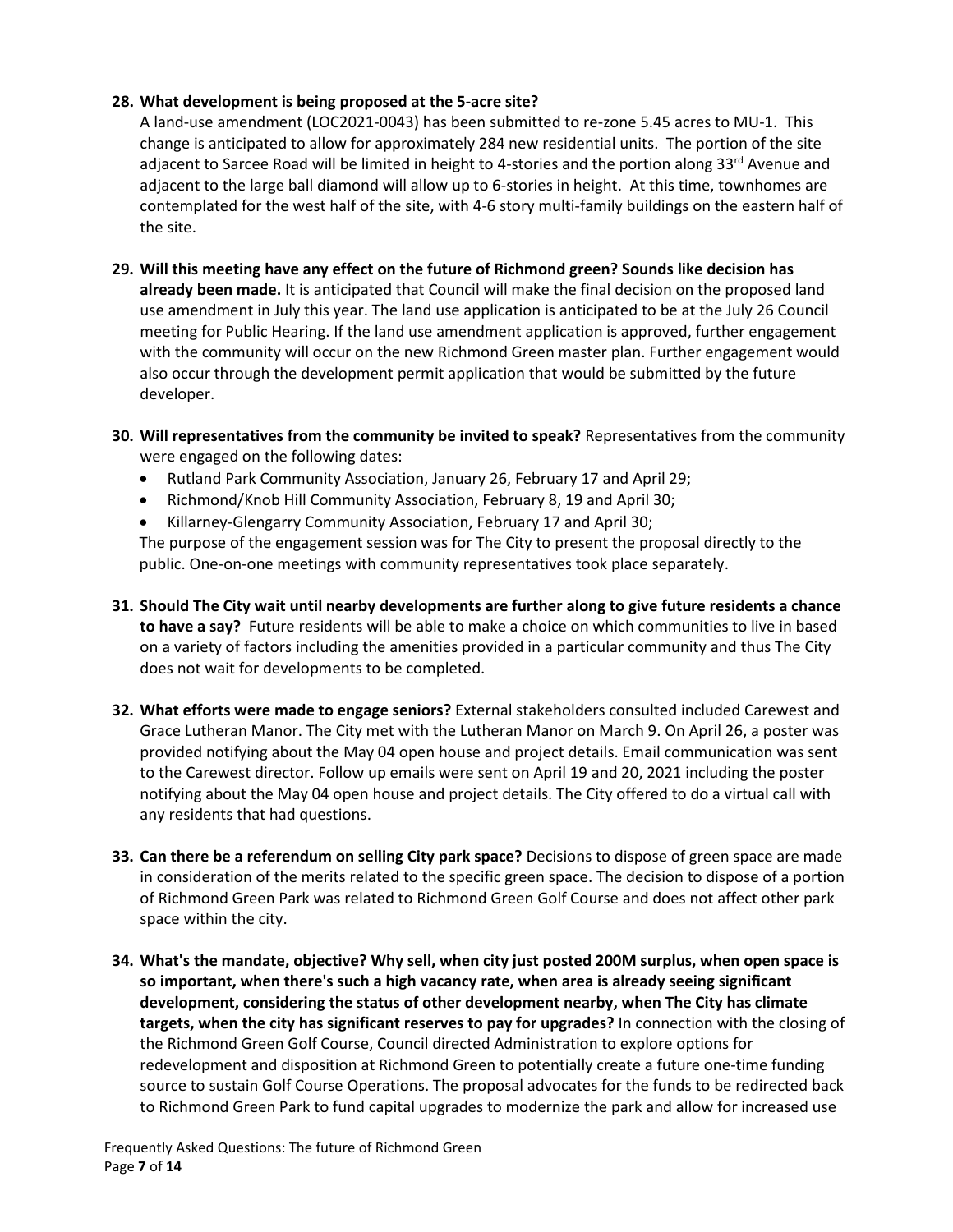of the park space. This is a unique proposal for a City-building opportunity without any request for new capital funds. It would create better quality park space AND increase the quantity of usable open space. It provides a great housing opportunity within the inner city that helps mitigate climate change by allowing development to take advantage of existing utilities and the mobility network.

- **35. Don't you think all this ongoing development deserves to have a regional park?** Yes, through this development application The City proposes to increase the amount of open space by designating the Operation Workplace Centre (OWC) as open space in the Revised CFB West Master Plan. This will result in a net gain of open space and the proceeds of the sale will be used to upgrade the park resulting in an improved regional park for the residents in the area.
- **36. Why more density?** Please see [Resource: Why developed neighbourhoods need to grow and evolve.](https://www.calgary.ca/content/dam/www/pda/pd/documents/community-outreach/community-08-resource-whydevelopmentneighbourhoodsneedtoevolve.pdf)
- **37. Why now? Why does it feel rushed?** Discussions on the future of the Richmond Green Golf Course have been occurring over a few years. As part of these discussions Administration was directed to explore disposition of land opportunities and the proposed land use amendment and outline plan application is a result of those explorations. The disposition of the land is to fund the upgrades to Richmond Green Park.
- **38. Why are we saying there is no money for the area?** There has been no money designated for capital improvements in The City's capital budget for Richmond Green park beyond the temporary disc golf course installation.
- **39. Why the parcel with the two ball diamonds, why not the former OWC lot instead?** Administration's professional real estate opinion is that the proposed site is the most attractive from a redevelopment perspective. Other parts of the park are constrained by infrastructure (e.g., the golf course lands are on critical water infrastructure).
- **40. How is the proposed redevelopment envisioned to look?** We envision the development to be a mix of 4-6 story residential buildings (with the potential for commercial at grade) and townhouses. Depending on the purchasers' proposal, there could be different tenure types (ownership/rental) for individuals, families and seniors. The concept plan examples were provided for illustration purposes only; each actual structure requires development approval and the development permit process is also open to public input.
- **41. Will there be any sort of parameters with the sale other than 4 stories and 6 story buildings, such as development standards and timing? Can the entire 5 acres can be utilized as commercial space? Do I understand this correctly: The parcel of land will be sold to a developer and that developer can build residential or commercial and/or whatever the mix of the two that developer chooses and we, as neighbours, have no say into what is put on that parcel of land. Is that correct?** Building and site design is anticipated to be solely controlled through the subdivision and development permit application process. The parcel of land would be sold to a developer and the developer would submit a more specific application for approval; this process (development permit) is open to public input. The entire 5 acres can not be utilized as commercial space. Policies have been created to require a minimum amount of residential development on the site and to allow commercial development in mixed use buildings. A build commitment is anticipated to be included in the future sale agreement.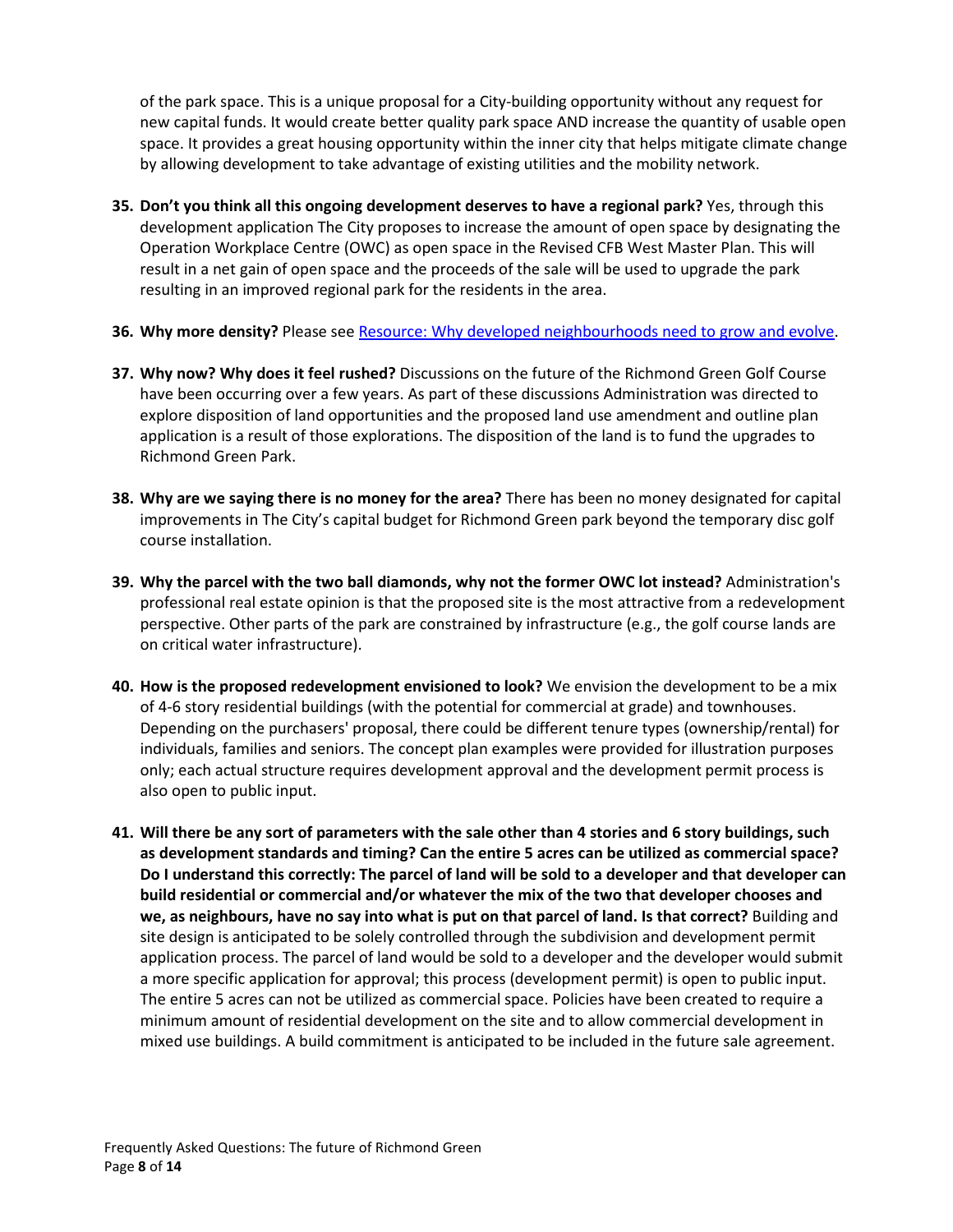- **42. The OWC land is designated S-R. S-R is NO guarantee of open space, as you can see because the OWC land is fenced off. How will the OWC land be designated that would keep it permanently as park space? What other uses would be permitted in that land use?** Land use designations do not provide guarantees into the future because the use of land can change over time subject to the legislation in place at the time. If the land use for the proposed development parcel is approved, a future outline plan application will designate 10% of Richmond Green as Municipal Reserve and the appropriate land use will determined at that time. The remainder of the Richmond Green and the OWC land will be jointly managed by Parks and Water Resources.
- **43. If this project is approved, what is the expected timeline for completion (short, medium, long term)?** If the land use and outline plan is approved for the proposed development parcel the expected timeline is illustrated below.



- **44. What is the projected tax uplift? T**he following development assumption has been used to create a projected tax uplift:
	- 75 to 100 townhomes;
	- 200-250 multi-residential units in apartment form; and
	- 15,000 to 25,000 square feet of commercial development.

The tax generated is based on the 2021 Residential and Non-Residential tax rates and includes the Municipal and Provincial portion. The total tax generated is projected to be between \$900,000 to \$1,200,000 annually.

**45. What is the estimated cost of remediation at the OWC? Who pays for maintenance costs.** Projected costs for remediation, as proposed, include \$700,000 for demolition of outdated Roads buildings, salt dome, trailers / panabodes / misc equipment removal; \$3,000,000 for remediation of salt contamination at OWC; \$2,000,000 to prepare the site for new open space uses (1m depth excavation, stripping/grading/topsoil/seed; and \$675,000 to develop a little league ball diamond on the OWC lands. Maintenance costs are accounted for in operation budgets, which are largely taxsupported.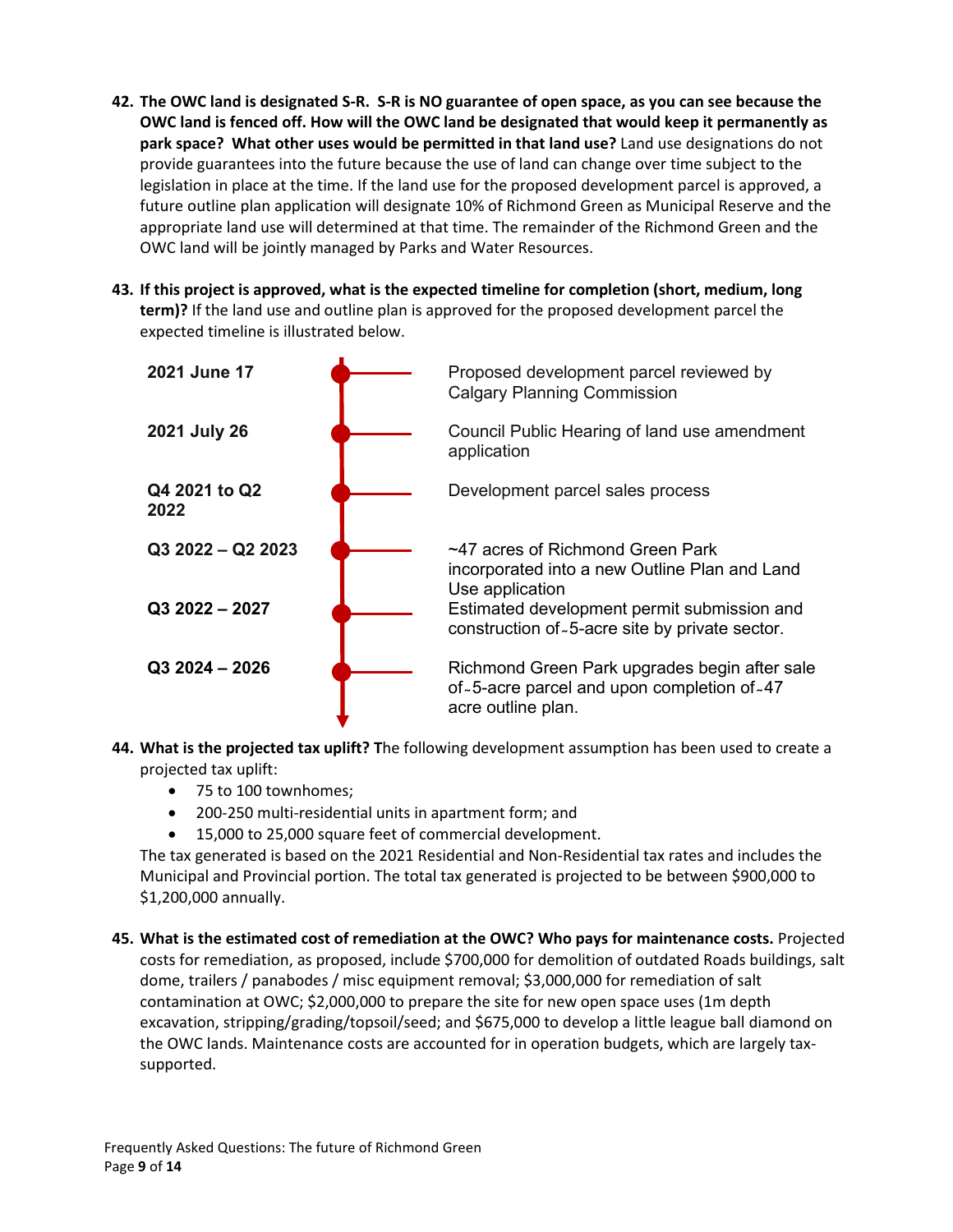- **46. What is the projected revenue for the sale of the 5-acre site?** The projected revenue for the sale of the 5-acre site is confidential, however it is anticipated to exceed the total projected project cost of \$9,451,036.
- **47. Can you ensure the ball diamonds, tennis courts, playground be developed prior to the new construction? Can this be a condition of the sale? Build the park first and the multi-story building after.** In an ideal scenario, construction for both projects would occur at the same time to minimize the duration of construction impacts on the surrounding community.
- **48. How long might we expect to for wait for improvements if the parcel is not sold?** Without the sale, there is no proposed funding for park improvements or approved plans to improve the park. If the land use amendment application is not supported, Administration will explore alternative options.
- **49. What is the likelihood that the 5 acres is sold off, and the former golf course redevelopment project still languishes on the long list of other projects, regardless?** The timing of capital improvements to the golf course redevelopment is anticipated to be immediately funded and redevelopment would occur after the completion of a master plan for the park and further engagement.
- **50. An attachment was sent to Council on this project that remains confidential. Can that attachment be released with whatever redaction necessary to protect privacy?** The process to ensure the protection of privacy is to submit an access to information request. [https://www.calgary.ca/ca/city](https://www.calgary.ca/ca/city-clerks/information-access-privacy/foip-request.html)[clerks/information-access-privacy/foip-request.html.](https://www.calgary.ca/ca/city-clerks/information-access-privacy/foip-request.html)
- **51. How can I indicate whether or not I support this project?** If you would like to know more about land use planning and city planning in general, there are many resources available at calgary.ca/planningoutreach, including [this](https://www.calgary.ca/content/dam/www/pda/pd/documents/community-outreach/community-05-howtorespond.pdf) guide for how to respond to development applications. This guide provides an overview on how citizens can respond to development applications in their community, whether they be land use applications or development permits. Navigating the planning process can be complicated and the objective of this guide is to provide you with a better understanding of when and why The City asks for feedback and how you can effectively share your thoughts with the right people at the right point in the planning process. The Federation of Calgary Communities in partnership with The City of Calgary also offers a series of courses through Partners in Planning, you can learn more at calgarycommunities.com.
- **52. Did you engage with Sports Calgary on what is needed in the area?** Sports Calgary has not been engaged at this stage. Further targeted engagement with sports groups will occur at a future date during the preparation of a park master plan.
- **53. How does the city explain to youths that you support sport activities when this shows you reducing the diamond space available?** The diamond space will be replaced with one new diamond at Richmond Green and improvements to an existing diamond to accommodate Little League. This will result in no net loss of bookable baseball diamonds.
- **54. What is the timeline to restore the depot land?** Park upgrades could begin as early as Fall 2024, with potential site remediation occurring prior to that on the Operations Workplace Centre. The redevelopment of the park would not begin until the completion of a park master plan and the sale of the development site should the land use amendment be approved.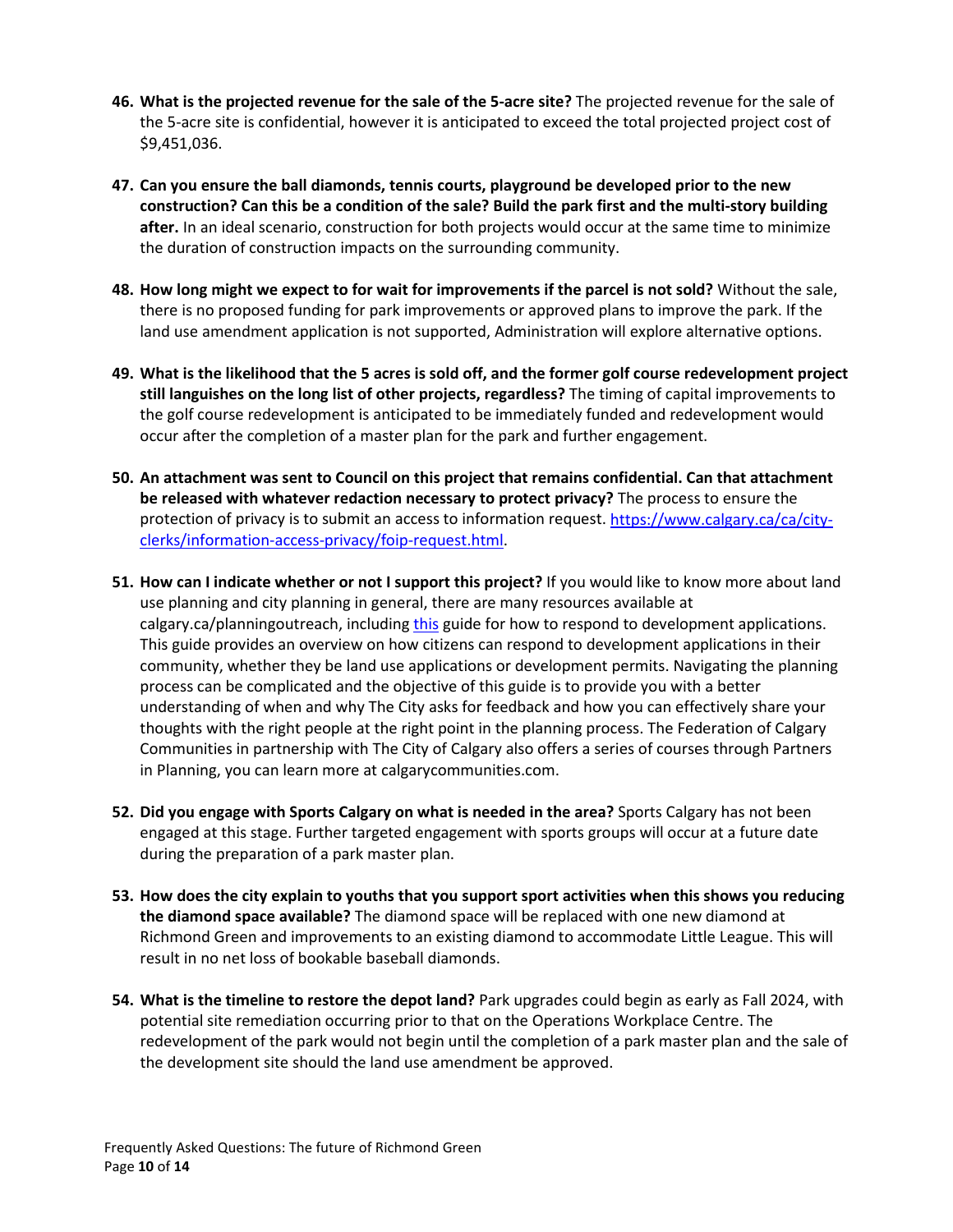- **55. Why was Richmond Green Park and Richmond Green Golf Course designated to Richmond Knob Hill in 2016?** Richmond Green Park and Richmond Green Golf Course consist of two parcels and was previously split along the quarter section line between the communities of Richmond and CFB – Currie. The north parcel that contains the majority of the park and golf course was within Richmond Knob Hill. In 2016 the community boundary for CFB – Currie was changed to follow the northern boundary of the CFB – Currie land ownership resulting in all of Richmond Green Park being located in the community of Richmond.
- **56. Is Richmond Green a regional park?** Yes, Richmond Green is considered a regional park that also provides an infrastructure function for the city. Regional Parks are parks that draw visitors from outside of the immediate communities.
- **57. Is The City looking to sell off land at other parks?** No. Richmond Green is a unique situation in what was a limited scope review for redevelopment potential (golf course program).
- **58. Would this mean that our other regional parks could be sold off and developed the same way? Are you aware of the importance of open space for wellbeing? What is the significance of 2 hectares of green space per 1000 residents? Would you propose selling part of Bowness Park to pay for improvements? How will the city mandate the retention of the mature trees as shown in the rendering they presented?** Richmond Green is different from other Regional Parks in that a large portion of the park was golf course. The City is responsible for planning, managing and operating over 5,600 parks and open spaces and over 1,000 km of pathways throughout Calgary. We believe that green spaces are an essential part of our City's landscape and we're strongly committed to providing Calgarians with healthy, vibrant and sustainable green spaces. Selling a part of Bowness Park to pay for improvements is not something we are prepared to propose. The plan also provides for compensation for any trees that aren't retained.
- **59. What is proposed for handling the extra traffic and parking space from private development housing at the already very busy intersection? How does the road through Currie connect to 33rd? Traffic circle? Traffic concerns and traffic suggestions. Impacts of COVID on traffic patterns. Can there be a BRT station in the park? Can you confirm that the new roadway through the park will be for BRT/transit use only (and bikes), not for private vehicle use?** A Transportation Impact Assessment was completed as part of the application review. To mitigate the anticipated increase in traffic at the Sarcee Road/33 Avenue intersection, a dedicated northbound right turn lane is proposed to be constructed. Roadway alignments are preliminary and subject to change. See the CFB Master Plan, section 15, for conceptual drawing(s). The road will be for BRT and private vehicle use.
- **60. Will affordable housing be part of the plan? Could the new builds be low rise Passive House certified?** At this time, it is anticipated the site would be purchased by a developer for market housing. Conditions of sale is a tool available to The City, and the feasibility of such opportunities will be explored.
- **61. Can you please define "open space"? Is that park? Is an environmental assessment required for the loss of the 5-acres?** The definition of open space as defined in the The City's Municipal Development Plan means open space in its broadest sense includes all land and water areas, either publicly owned or offering public access, that are not covered by structures. For the purposes of The City's Open Space Plan, open space includes current and potential future parks, pathways, roadway greens, land for parks and recreation facilities, golf courses, cemeteries and other types of alternative use open space. A Preliminary Natural Site Assessment was submitted as part of the application.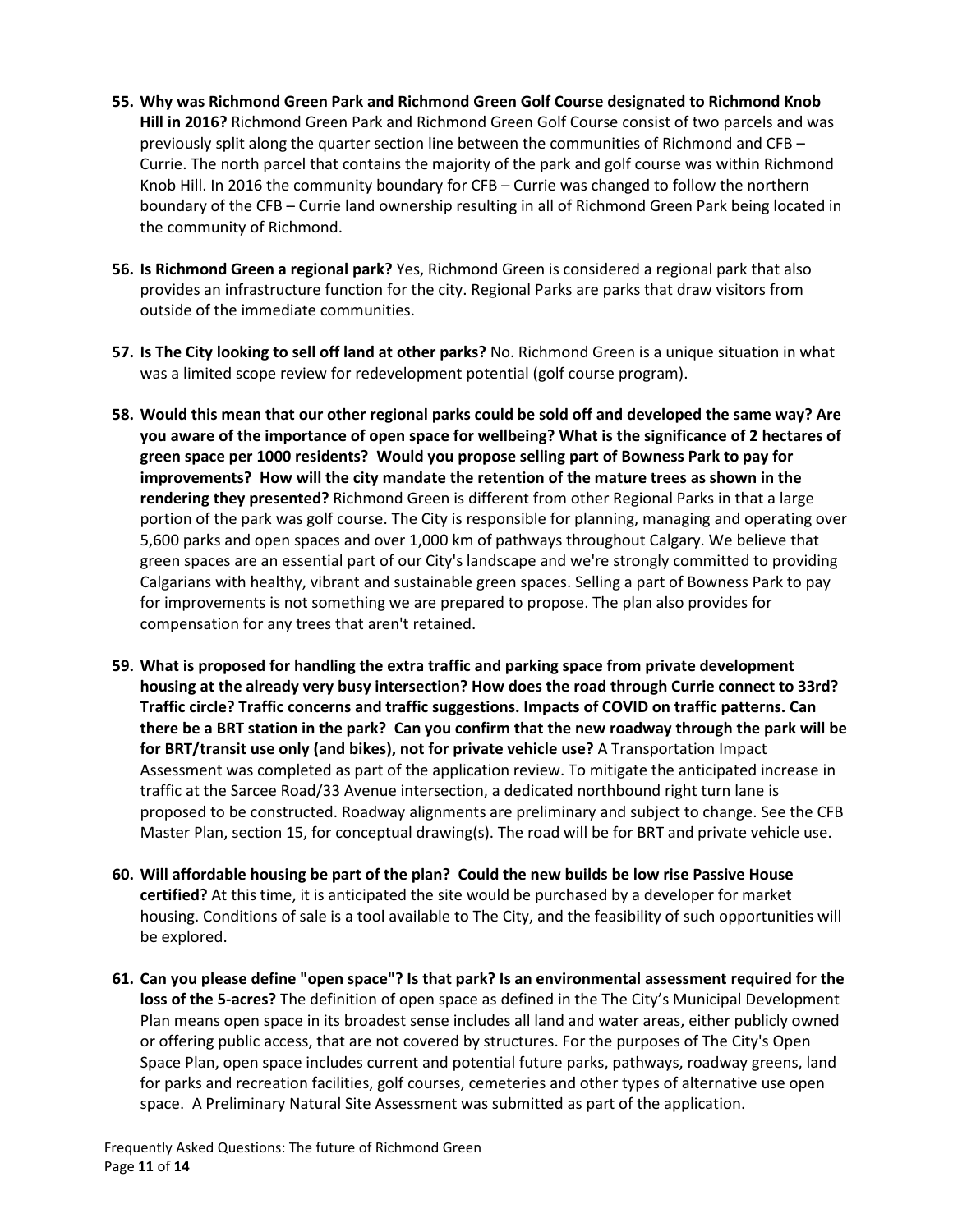- **62. Why did this open house occur after the April 20th cut-off date for comments on the land use amendment?** It was initially expected that the open house would take place sooner, but more time was required to talk to more organizations and refine the plan. The April 20 deadline date was since extended.
- **63. Would/could there be commercial development that may be of benefit to those using the park? That is, food services, bike rental, sporting goods, etc.?** This would be a possibility depending on the developer's proposal.
- **64. Has it been determined that there will be no need to expand the water storage infrastructure in the future?** It is expected that the water storage infrastructure WILL need to expand in future.

## **65. How has the plan changed based on community feedback?**

- A height limit of 14m (4 storeys) has been created along the majority of Sarcee Road to provide an appropriate transition to the adjacent single detached houses across the street and the height of the rest of the site was dropped from 25m to 22m;
- A maximum FAR of 2.0 has been added as a modifier to the land use district with the higher height;
- The Operations Work Centre (OWC) site is proposed to be designated as Parks and Open Space in the Revised CFB West Master Plan increasing the total open space in the Master Plan;
- The development site will require residential development on the site and will limit commercial uses on the site preventing the site of being primarily commercial; and
- A deferred reserve caveat for the 10% municipal reserve will be registered at the time of subdivision. A second Outline Plan and Land Use application is recommended to secure the 10% municipal reserve owing on the current Richmond Green parcels.

## **66. Will there be additional opportunities for public input?**

- The public will be able to speak at and send in written submissions at the Council Public Hearing for the land use amendment application. If the land use amendment application is approved and the proposed development site sold, the community association will have the opportunity to provide comments on the subsequent development permit applications.
- The public will be further engaged during the preparation of the park masterplan for Richmond Green.

## **67. Where are the extra tax dollars going from the area's densification? Why can't the increased taxes from all these other developments fund what is needed to do whatever upgrades/development needed for the greenspace?**

Tax dollars from additional density goes into the City's general revenue to be used across the city based on the priorities determined through The City's budget process and decisions. The City is piloting a two-year tax uplift program in the North Hill Communities. The challenges surrounding the tax uplift are discussed in [Attachment 4](https://pub-calgary.escribemeetings.com/filestream.ashx?DocumentId=147663) of Item 7.5 of the December 1, 2020, Priorities and Finance [Committee meeting.](https://pub-calgary.escribemeetings.com/Meeting.aspx?Id=d928139d-dfd2-4a50-a839-ebd6c7ee9144&Agenda=Agenda&lang=English&Item=35)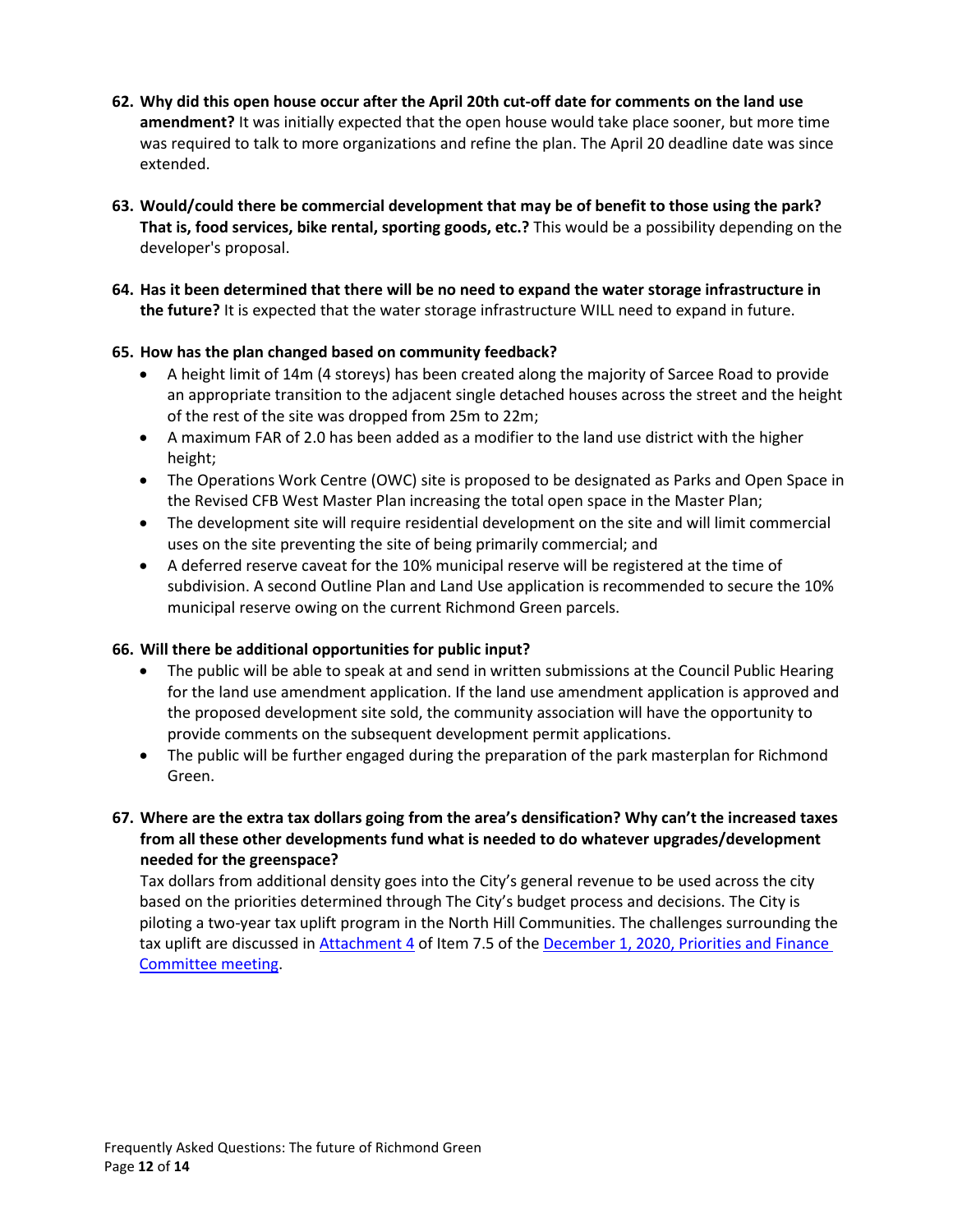#### **68. Has a long-term lease to a golf course operator ever been considered?**

Yes, having a private golf course operator has been considered. Information about this consideration can be found in report PFC2020-095[2 Golf Course Operations Expression](https://pub-calgary.escribemeetings.com/filestream.ashx?DocumentId=144252) of Interest and Real Estate [Assessment.](https://pub-calgary.escribemeetings.com/filestream.ashx?DocumentId=144252)

#### **69. Why do new areas have lots of amenities and we don't have anything new?**

- Amenities in new areas are constructed by the developers. Developers construct new City-owned parks as required through their subdivision conditions and some developers also construct new private amenities for the residents of their new community. New amenities constructed by The City such as recreation centres and libraries usually lag many years behind the initial development of a new community.
- The City does construct new amenities in existing communities and this is determined through Council priorities during the budget process.

# **70. Will Currie residents have access to the building currently on site for gathering/meetings?**

The future use of the existing building within Richmond Green has not been determined at this time.

**71. Why is the golf course space not open to the public right now as a green space? Why is it currently fenced off?**

The golf course space is being repurposed for frisbee golf. We anticipate Frisbee golf will commence late June, early July. Administration is working on security requirements to determine how access to the site will be granted and closed. It is likely that the site will function similar to how golf functioned previously. For example, the site may only be accessed during the day and closed at night.

### **72. Why are the shadow studies not including the winter months when the shadows are the longest and day light is at a premium?**

The shadow studies provided includes the winter solstice which is the longest day of the year. The shadow studies indicate there is no impact to the existing residential development. *The winter solstice produces the longest shadows of the year, not the longest day of the year as originally stated. A revised answer to this question is provided below:*

In reviewing development proposals, The City commonly uses the equinoxes between 10 am and 4 pm to demonstrate the average shadow impacts on surrounding properties during a year. (Further shadow studies would be required at the time of the Development Permit application process when the exact development layout would be known.) Accordingly, for Richmond Green, the shadow studies illustrated use the fall and spring equinox to represent seasonal averages. A shadow study demonstrating the worst-case scenario on the winter solstice is illustrated below, demonstrating the concept plan as illustrated creates shadows onto the neighbouring lots at certain times of the winter solstice.